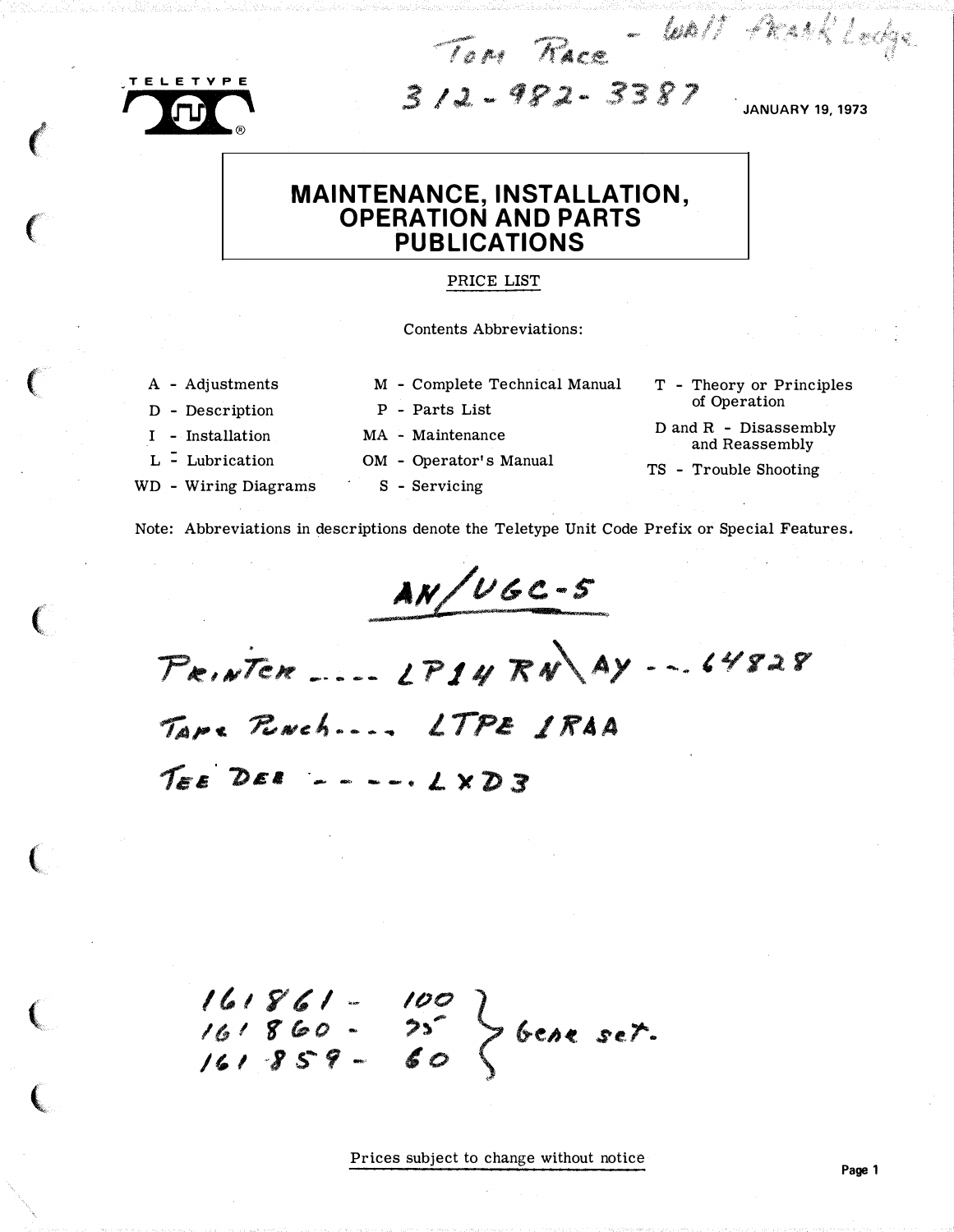

# MAINTENANCE, INSTALLATION, OPERATION AND PARTS PUBLICATIONS

| <b>Bulletin</b>        | Contents      | Description                                                                                      |   | Price |
|------------------------|---------------|--------------------------------------------------------------------------------------------------|---|-------|
| 181B                   | M             | Signal Distortion Test Set (DXD)                                                                 | S | 1.40  |
| 184B                   | D & A         | Portable Distortion Test Set (ED)                                                                |   | .21   |
| 187B                   | D & A         | Signal Distortion Test Set and Test Message<br>Distributor (Code Disk Operated) (ED)             |   | .57   |
| 215B                   | м             | High Speed Tape Punch Set (BRPE, BRPEB)                                                          |   | 2.35  |
| 216B                   | D & T         | M28 Page Printer Set (LP, LK, LB, LAC)                                                           |   | 2.70  |
| $\mathbf{\hat{2}17B}$  | A & L         | M28 Page Printer Set (LP, LK, LB, LAC,<br>LBAC, LPC)                                             |   | 7.70  |
| 234B                   | м             | Multiple Wire Distributor (LD)                                                                   |   | 1.20  |
| $\triangleright$ 235B. | A, L, D<br>&Τ | Transmitter Distributor (LXD, LXDB, LXDC,<br>LMXB, LX) (Single Contact-Fixed Head)               |   | 2.40  |
| 242B                   | D & T         | M28 Transmitter Distributor (LBXD, LBXB,<br>LBXC) (Multi-Contact-Fixed Head)                     |   | 1.10  |
| 243B                   | A & L         | M28 Transmitter Distributor (LBXD, LBXB,<br>LMXB, LCXB, LBAC, AC) (Multi-Contact-<br>Fixed Head) |   | 2.60  |
| 244B                   | D & T         | M28 Multi-Magnet Reperforator (LARP, LARB)                                                       |   | .45   |
| 245B                   | A & L         | M28 Multi-Magnet Reperforator (LARP, LARB)                                                       |   | 1.50  |
| 246B                   | D & T         | M28 Typing Reperforator Sets (LPR, LRB,<br>LRC, LT                                               |   | 2.50  |
| 247B                   | A & L         | M28 Typing Reperforator and Tape Printer<br>Sets (LPR, LRB, LRC, LT, LTP, LTRK,<br>LMRB, LBAC)   |   | 7.20  |
| 248B                   | A & L         | M28 Tape Handling Stand and Reperforator<br>Transmitter Base (LTHS, LRXB, LBAC)                  |   | 2.20  |
| 249B                   | D & T         | M28 Perforator Transmitter (LAK, LPE,<br>LCXB, LAAC) (Units Peculiar to ASR Sets)                |   | 1.20  |
| $\angle 250B$          | A & L         | M28 Perforator Transmitter (LAK, LPE,<br>LAAC, LTPE) (Units Peculiar to ASR Sets)                |   | 3.50  |

.

··;p The contract of the contract of the contract of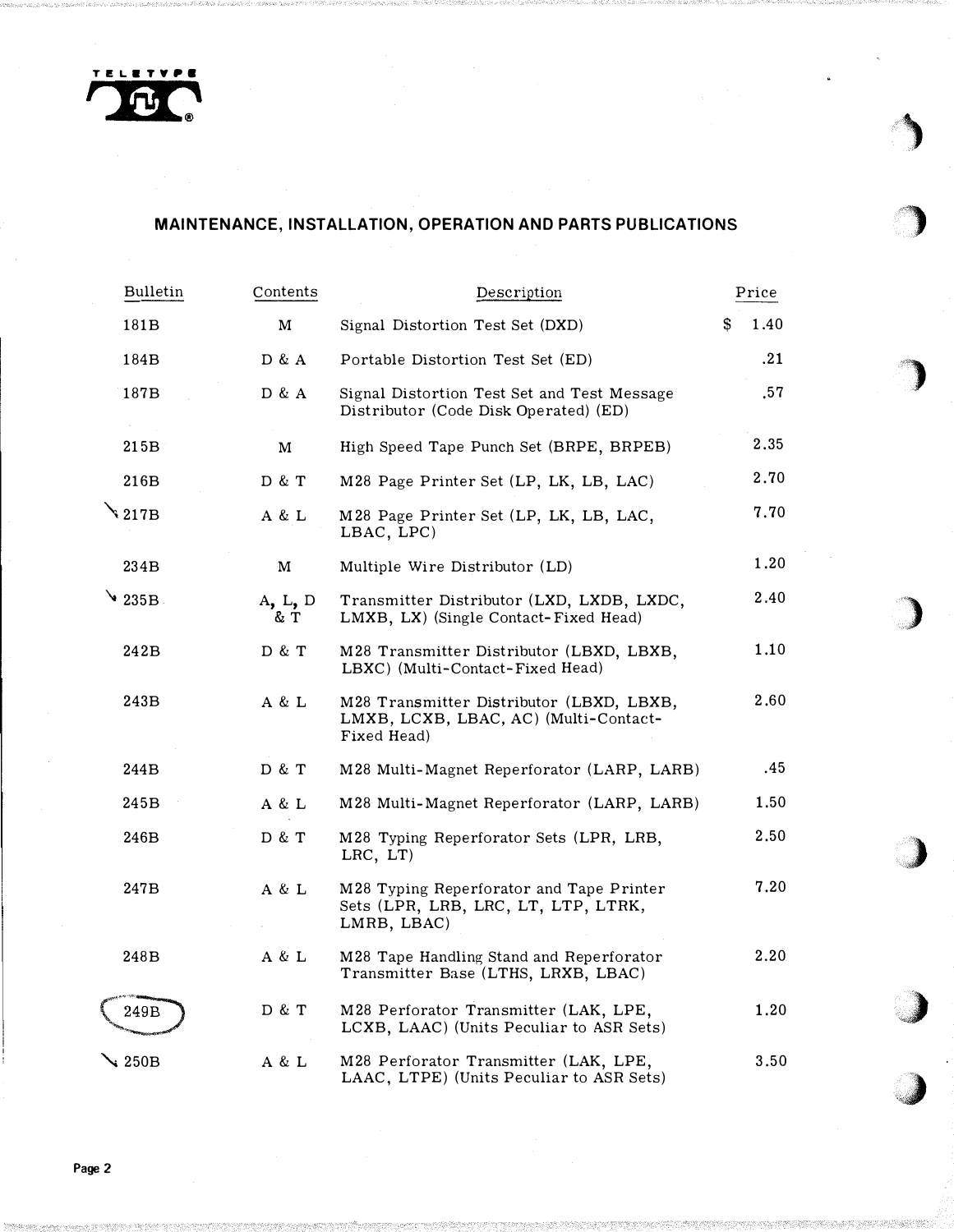| <b>Bulletin</b> | Contents  | Description                                                                   | Price     |  |
|-----------------|-----------|-------------------------------------------------------------------------------|-----------|--|
| 251 B           | D & T     | M28 Transmitter Distributor (LAXD)<br>(Pivoted Head, Multi-Contact)           | \$<br>.95 |  |
| 252B            | A & L     | M28 Transmitter Distributor (LAXD)<br>(Pivoted Head, Multi-Contact)           | 1.85      |  |
| 253B            | D & T     | M28 Transmitter Distributor (LCXD)<br>(Pivoted and Fixed Head, Multi-Contact) | .99       |  |
| 254B            | A & L     | M28 Transmitter Distributor (LCXD)<br>(Pivoted and Fixed Head, Multi-Contact) | 1.90      |  |
| 255B            | D & T     | M28 Non-Typing Reperforator (LRPE)                                            | 1.00      |  |
| 256B            | A & L     | M28 Non-Typing Reperforator (LRPE)                                            | 3.05      |  |
| 257B            | $M \cdot$ | M28 Tape Splicer (LTS)                                                        | .95       |  |
| 258B            | D & T     | Superseded by 235B                                                            |           |  |
| 259B            | D & A     | Polar Relay (33RY and 34RY)                                                   | .15       |  |
| 267B            | M         | Tape Reader Set (CX)                                                          | 1.75      |  |
| 270B Vol. 1     | M         | M28 CRITICOMM ASR Sets (ASR, KSR, RO)                                         | 15.90     |  |
| 270B Vol. 2     | M & P     | M28 CRITICOMM ASR Sets (ASR, KSR, RO)                                         | 5.70      |  |
| 270B Vol. 3     | WD.       | M28 CRITICOMM ASR Sets (ASR, KSR, RO)                                         | 6.80      |  |
| 271B Vol. 1     | M         | M28 Reperforator Transmitter Sets -<br>CRITICOMM (RT, TT)                     | 17.30     |  |
| 271B Vol. 2     | M & P     | M28 Reperforator Transmitter Sets -<br>CRITICOMM (RT, TT)                     | 6.50      |  |
| 271B Vol. 3     | <b>WD</b> | M28 Reperforator Transmitter Sets -<br>CRITICOMM (RT, TT)                     | 12.60     |  |
| 272B            | M         | M28 and M35 Answer Back Unit (LABD)                                           | .68       |  |
| 273B Vol. 1     | M         | Superseded by 309B Vol. 1 (M32)<br>Superseded by $310B$ Vol. 1 (M33)          |           |  |
| 275B Vol. 1     | M         | M28 Torn Tape System                                                          | 4.40      |  |
| 275B Vol. 2     | WD        | M28 Torn Tape System                                                          | 3.80      |  |
| 276B            | M         | M28 Receiving Selector Set (LRS)                                              | 1.90      |  |
| 279B            | M         | High Speed Tape Punch (DRPE)                                                  | 1.70      |  |

 $\ddot{\phantom{a}}$ 

 $\big($ 

 $\epsilon$ 

 $\big($ 

 $\big($ 

 $\big($ 

 $\overline{C}$ 

 $\overline{\mathbb{C}}$ 

Prices subject to change without notice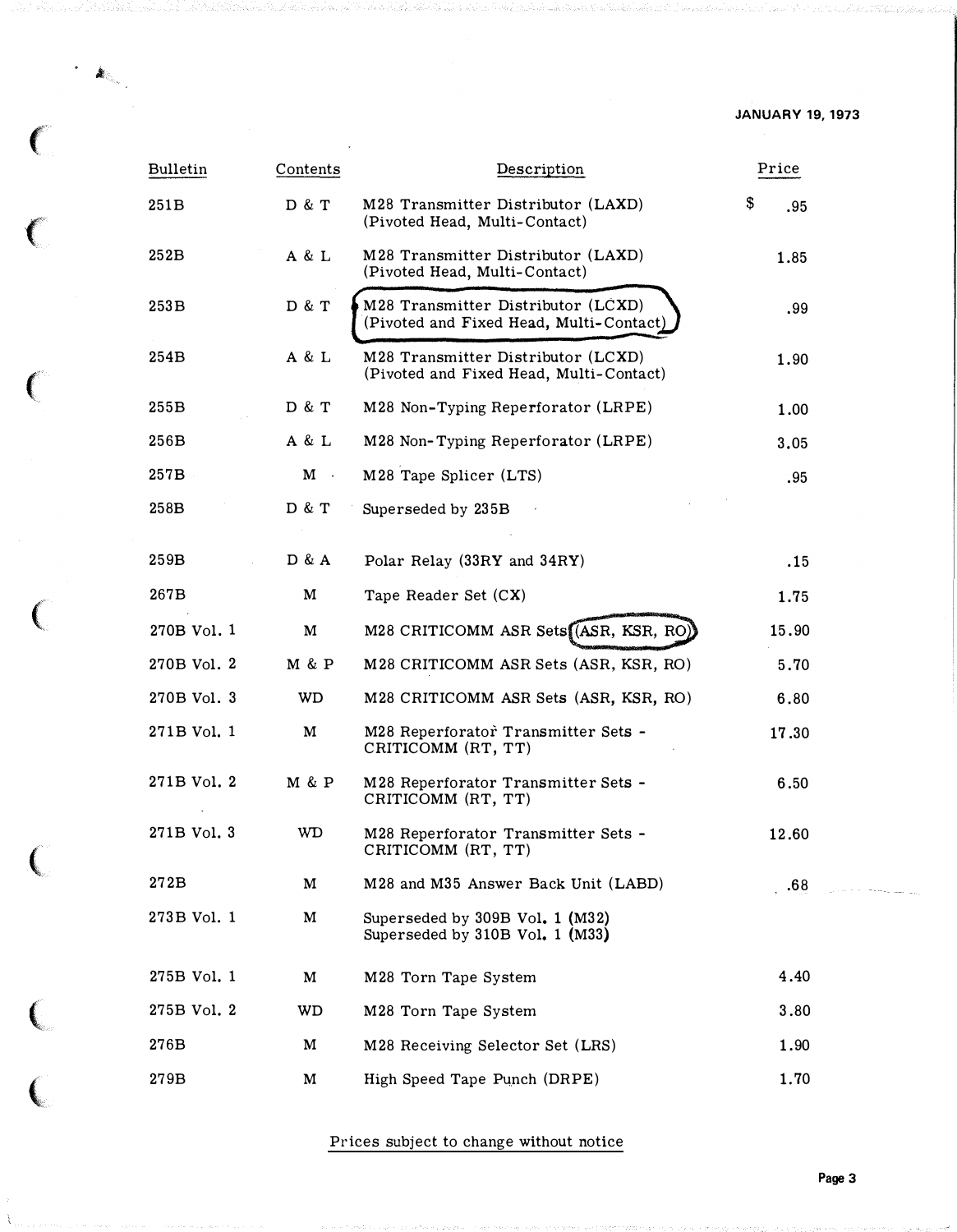

| Bulletin              | Contents     | Description                                                                                                   | Price      |  |
|-----------------------|--------------|---------------------------------------------------------------------------------------------------------------|------------|--|
| 280B Vol. 1           | M            | M35 Page Printer Set (ASR)                                                                                    | \$<br>7.40 |  |
| 280B Vol. 2           | M            | M35 Page Printer Set (ASR)                                                                                    | 7.50       |  |
| 281B Vol. 1           | $\mathbf M$  | M35 Page Printer Set (KSR, RO)                                                                                | 4.80       |  |
| 281B Vol. 2           | M            | M35 Page Printer Set (KSR, RO)                                                                                | 3.95       |  |
| 282B                  | $\mathbf{M}$ | M35 Receive-Only Typing Reperforator<br>(LPR, LRB, LRC, LT)                                                   | 4.80       |  |
| 283B                  | M & P        | M35 Keyboard Tape Punch (LKPE, LKTP, LKPC)                                                                    | 3.90       |  |
| 284B                  | M            | M28 Compact Keyboard (KSR & RO) (LLB,<br>LLK, LPC)                                                            | 7.30       |  |
| 285B Vol. 1           | $M$ ·        | High Speed Tape to Tape System (TYPE 1 and 2)                                                                 | 4.60       |  |
| 285B Vol. 2           | WD           | High Speed Tape to Tape System (TYPE 1 and 2)                                                                 | 2.70       |  |
| 286B                  | M            | Data Analysis of Reorder Traps Dart System                                                                    | 3.25       |  |
| 287B Vol. 1           | M            | M35 Data Communications Set (ASR)                                                                             | 6.10       |  |
| 287B Vol. 2           | M            | M35 Data Communications Set (ASR)                                                                             | 6.70       |  |
| 288B                  | M            | M28 Tape Printer (Stock Ticker) (LP, LB,<br>LPC, LMU)                                                         | 2.90       |  |
| 289B                  | M            | M32 and M33 Self-Contained Keyboard (UK)                                                                      | 1.60       |  |
| 290B                  | M            | M35 Transmitter Distributor Set (LXD,<br>LXDB, LBXD)                                                          | 3.65       |  |
| 291B                  | M            | M35 Automatic Send-Receive Set (Circuit<br>Switching) (ASR)                                                   | 3.30       |  |
| 292B Vol. 1           | M            | Telespeed Tape to Tape System (TYPE 5)                                                                        | 9.20       |  |
| 292B Vol. 2           | WD           | Telespeed Tape to Tape System (TYPE 5)                                                                        | 6.65       |  |
| 293B                  | M            | Selector Magnet Drivers                                                                                       | .81        |  |
| 294B                  | M            | M28 and M35 Multi-Magnet Non-Typing<br>Reperforator Set (LARP) (Early Design M28<br>Covered by 244B and 235B) | 2.30       |  |
| 295B                  | M & P        | Motor Units (MU, LMU, YMU)                                                                                    | 1.60       |  |
| 296B                  | M            | M35 Multiple Wire Distributor                                                                                 | .83        |  |
| 297B<br>(Preliminary) | M            | Discrete Calling Generator (DCG)                                                                              | 2.30       |  |
| 298B                  | M            | M28 Keyboard Send-Receive (KSR) and<br>Receive-Only (RO) Teletypewriter Sets<br>$TT470/UG$ and $TT471/UG$     | 3.10       |  |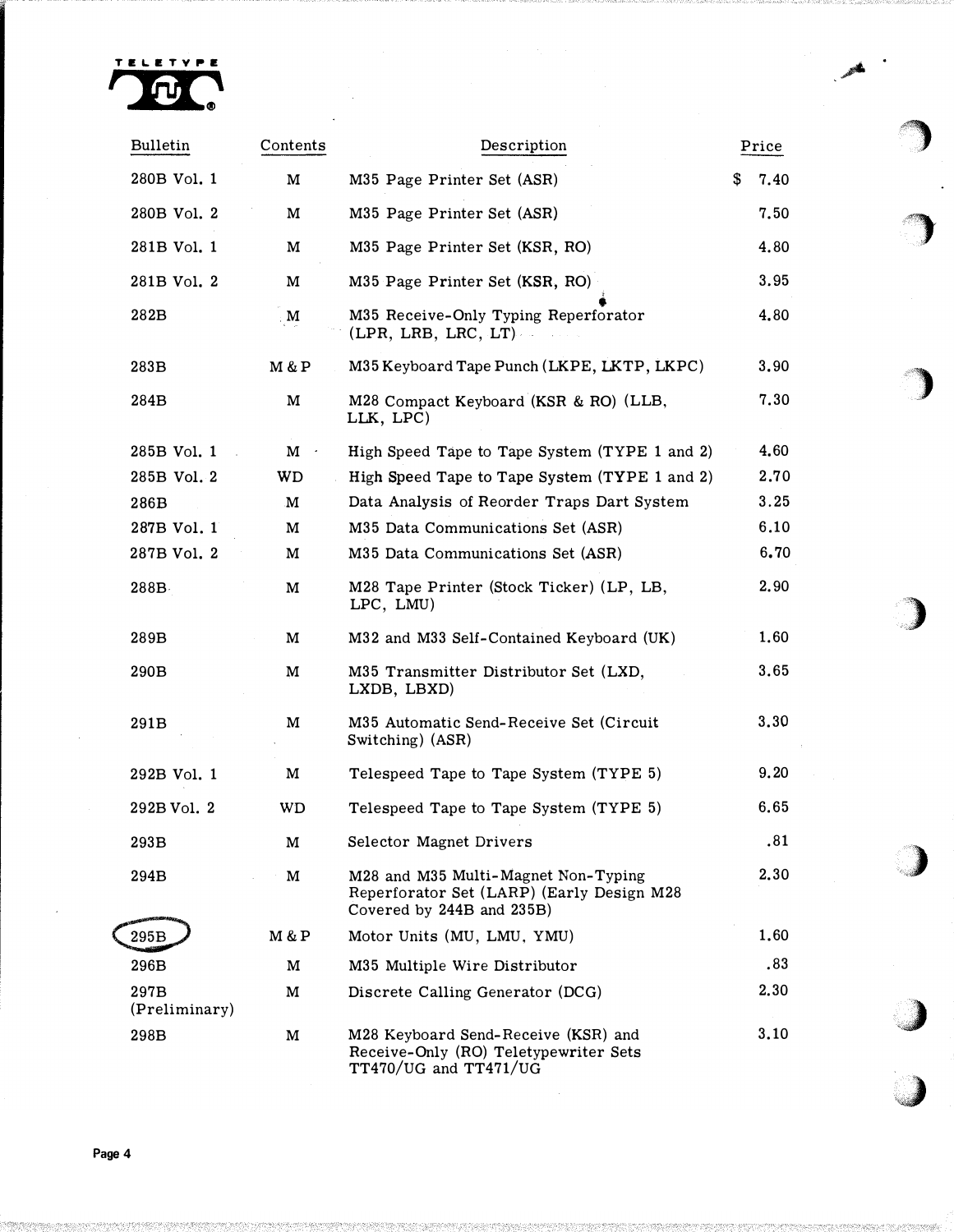| <b>Bulletin</b>  | Contents             | Description                                                                                                                          | Price     |
|------------------|----------------------|--------------------------------------------------------------------------------------------------------------------------------------|-----------|
| 299B             | M                    | 24-Hour Timer                                                                                                                        | 1.30<br>S |
| 300B             | M                    | M35 Data Preparation Set                                                                                                             | 3.55      |
| 301B             | D, T, A,<br>L, D & R | High Speed Tape Reader (DX Type)                                                                                                     | 1.65      |
| 302B Vol. 1      | M                    | Master and Supplementary High Speed Tape<br>Sender and High Speed Tape Receiver for the<br>Multiple Address Processing System (MAPS) | 4.40      |
| 302B Vol. 2      | <b>WD</b>            | MAPS Tape Sender                                                                                                                     | 11.40     |
| 302B Vol. 3      | WD                   | MAPS Tape Sender & Receiver                                                                                                          | 11.30     |
| $302B/RF$ Vol. 4 | M                    | MAPS Sender & Receiver with RFI Features                                                                                             | 7.85      |
| $302B/RF$ Vol. 5 | WD <sup>1</sup>      | MAPS Sender with RFI Features                                                                                                        | 8.30      |
| 303B             | R, I, L, P, T        | M, A, D, D & M32TAM Receive-Only (RO) Teletypewriter<br><b>Set</b>                                                                   | 6.20      |
| 306B             | M                    | M35 "CARDATA" Reader (LEXD) and Feeder (EPCF)                                                                                        | 2.75      |
| 307B Vol. 1      | M                    | "TELESPEED" Tape-to-Tape Systems with<br>Error Detection and Correction - Type 4 Sender                                              | 3.70      |
| 307B Vol. 2      | <b>WD</b>            | "TELESPEED" Tape-to-Tape Systems with<br>Error Detection and Correction - Type 4 Sender                                              | 15.70     |
| 308B Vol. 1      | M                    | "TELESPEED" Tape-to-Tape Systems with<br>Error Detection and Correction - Type 4 Receiver                                            | 3.90      |
| 308B Vol. 2      | WD                   | "TELESPEED" Tape-to-Tape Systems with<br>Error Detection and Correction - Type 4 Receiver                                            | 21.30     |
| 309B Vol. 1      | D, I, L,<br>T, D & R | M32 Teletype Sets (KSR, RO, ASR)                                                                                                     | 5.10      |
| 309B Vol. 2      | A                    | M32 Teletype Sets (KSR, RO, ASR)                                                                                                     | 5.15      |
| 310B Vol. 1      | D, I, L,<br>T, D & R | M33 Teletype Sets (KSR, RO, ASR)                                                                                                     | 2.60      |
| 310B Vol. 2      | A                    | M33 Teletype Sets (KSR, RO, ASR)                                                                                                     | 5.50      |
| 311B Vol. 1      | M                    | (NAVSHIPS 0967-173-7010) M28 KSR & RO                                                                                                | 12.70     |
| 311B Vol. 2      | Ρ                    | (NAVSHIPS 0967-173-7020) M28 KSR & RO                                                                                                | 9.00      |
| $311B/RF$ Vol. 3 | Ρ                    | (NAVSHIPS 0967-173-7030) M28 KSR & RO w/RFI                                                                                          | 4.55      |
| 311B/RF Vol. 4   | WD                   | (NAVSHIPS 0967-173-7040) M28 KSR & RO w/RFI                                                                                          | 9.80      |
| 312B Vol. 1      | D & T                | (NAVSHIPS 0967-173-6010) M28 ASR                                                                                                     | 10.60     |
| 312B Vol. 2      | A, L & WD            | (NAVSHIPS 0967-173-6020) M28 ASR                                                                                                     | 16.20     |
| 312B Vol. 3      | Ρ                    | (NAVSHIPS 0967-173-6030) M28 ASR                                                                                                     | 11.60     |

 $\epsilon$ 

 $\left($ 

 $\ell$ 

 $\big($ 

 $\big($ 

(,

 $\overline{\mathbf{C}}$ 

Prices subject to change without notice Page 5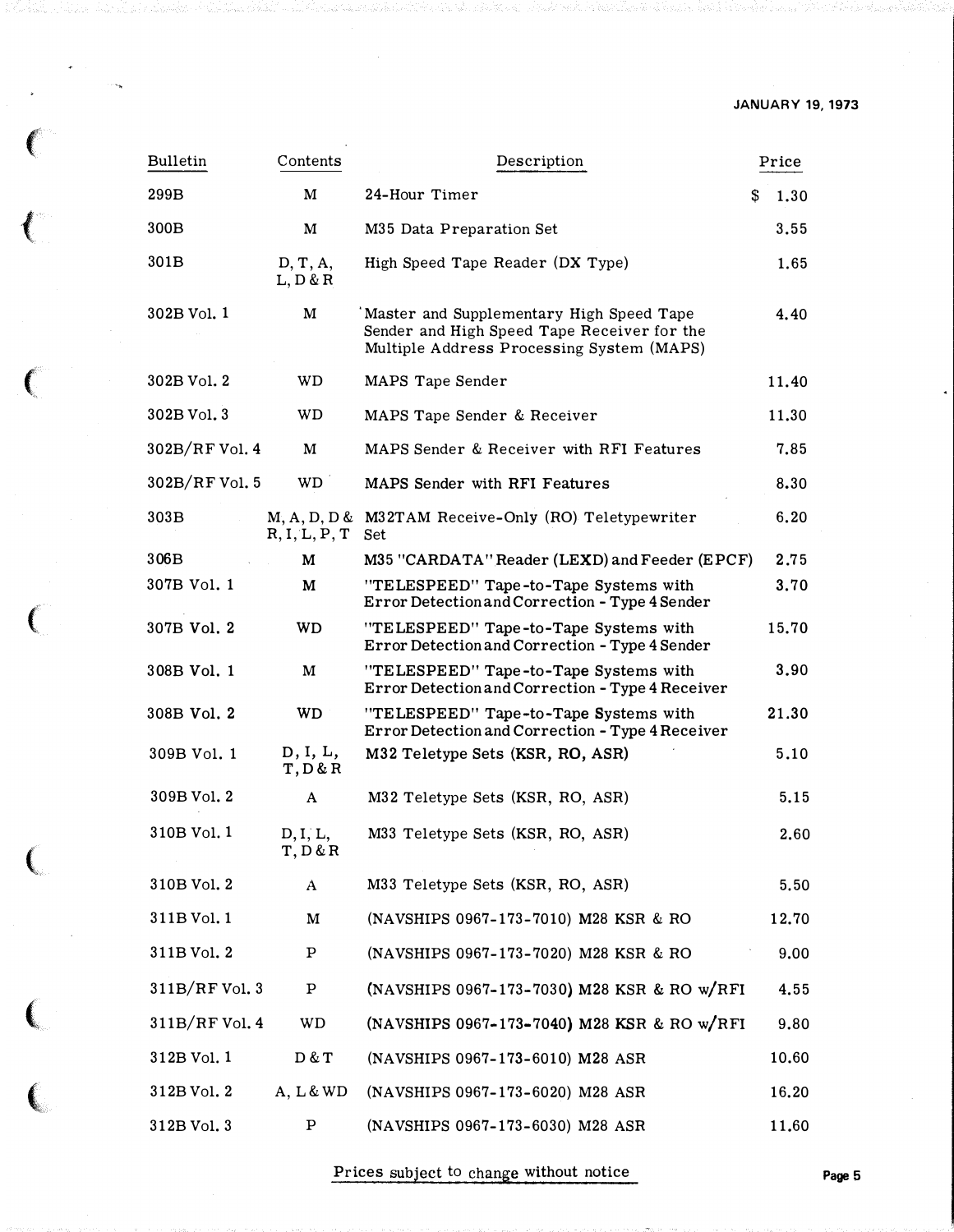

 $\ddot{\phantom{a}}$ 

| <b>Bulletin</b>                                      | Contents             | Description                                                                       | Price      |  |
|------------------------------------------------------|----------------------|-----------------------------------------------------------------------------------|------------|--|
| $312B/RF$ Vol. 4                                     | $\, {\bf p}$         | (NAVSHIPS 0967-173-6040) M28 ASR w/RFI                                            | \$<br>4.90 |  |
| $312B/RF$ Vol. 5                                     | <b>WD</b>            | (NAVSHIPS 0967-173-6050) M28 ASR w/RFI                                            | 13.30      |  |
| 317B Vol. 1                                          | D, I, T              | M37 KYBD Send-Receive (KSR) Set for<br>Switched Network Service                   | 4.40       |  |
| 317B Vol. 2                                          | MA                   | M37 KYBD Send-Receive (KSR) Set for<br>Switched Network Service                   | 5.70       |  |
| 318B Vol. 1                                          | D, I, T              | M37 Auto. Send-Receive (ASR) Set for<br>Switched Network Service                  | 4.20       |  |
| 318B Vol. 2                                          | A, TS                | M37 Auto. Send-Receive (ASR) Set for<br>Switched Network Service                  | 4.75       |  |
| 318B Vol. 3                                          | L, D & R             | M37 Auto. Send-Receive (ASR) Set for<br>Switched Network Service                  | 4.40       |  |
| 319B                                                 | M                    | High Speed Tape Receiver Sets (DRPE Type)                                         | 2.85       |  |
| 321B Vol. 1                                          | D, T, I, L,<br>D & R | (NAVSHIPS 0967-173-8010) 28 Trans-Distr<br>Set (Single Contact LXD)               | 3.90       |  |
| 321B Vol. 2                                          | A, P                 | (NAVSHIPS 0967-173-8020) 28 Trans-Distr<br>Set (Single Contact LXD)               | 3.40       |  |
| 321B/RF<br>Vol. 3                                    | D, P, WD             | (NAVSHIPS 0967-173-8030) 28 Trans-Distr<br>Set (Single Contact LXD)               | 4.65       |  |
| 322B/RF<br>Vol. 3                                    | D, P, WD             | (NAVSHIPS 0967-173-9030) 28 Reperf. &<br>Tape Printer Sets                        | 7.20       |  |
| 326 Vol. 3                                           | $\mathbf{P}$         | (NAVSHIPS 0967-375-6030) 28 Torn Tape System                                      | 3.70       |  |
| 327B                                                 | M                    | 2101AA Inktronic Page Printer (RO)                                                | 4.70       |  |
| 333B                                                 | $\mathbf M$          | SA140 Station Controller Using 8A1/8B1<br>Type Operation                          | 4.50       |  |
| 335B/RF                                              | M                    | Radio Frequency Interference (RFI) Suppression<br>for 37 Teletypewriter Equipment | 3.60       |  |
| 337B/RF Vol. 1<br>(NAVELEX<br>0967-428-4010)         | D & I                | M37 Keyboard Send-Receive (KSR) with<br>RFI Suppression                           | 3.10       |  |
| $337B/RF$ Vol. 2<br>(NAVELEX)<br>$0967 - 428 - 4010$ | TS, D&R,<br>A & L    | M37 Keyboard Send-Receive (KSR) with<br>RFI Suppression                           | 5.90       |  |
| $337B/RF$ Vol. 3<br>(NAVELEX<br>$0967 - 428 - 4010$  | WD                   | M37 Keyboard Send-Receive (KSR) with<br>RFI Suppression                           | 5.20       |  |

'') ,> ;,•,

 $\frac{1}{2}$ 

control and control and control and control and control and control and control and control and control and control and control and control and control and control and control and control and control and control and contro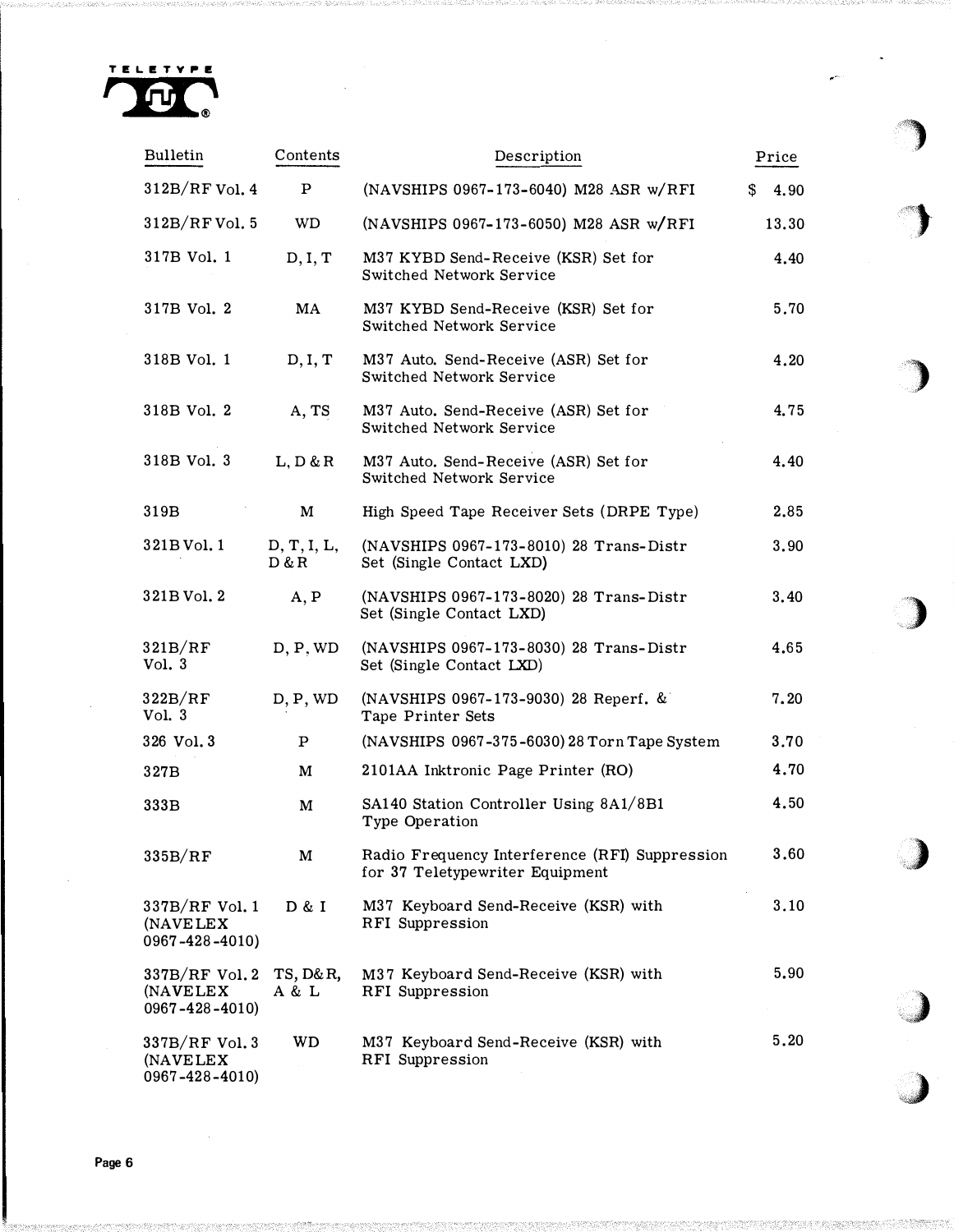### JANUARY 19, 1973

| <b>Bulletin</b>                                           | Contents     | Description                                                           | Price     |
|-----------------------------------------------------------|--------------|-----------------------------------------------------------------------|-----------|
| 337B/RF Vol. 4<br><b>(NAVELEX)</b><br>$0967 - 428 - 4010$ | $\, {\bf P}$ | M37 Keyboard Send-Receive (KSR) with<br>RFI Suppression               | 2.70<br>S |
| 341B                                                      | 1 & S        | Model 38 ASR, KSR and RO Teletypewriter Sets                          | 3.00      |
| 342B                                                      | OM           | Model 38 ASR, KSR and RO Teletypewriter Sets                          | .90       |
| 343B Vol. 1                                               | M            | 38 Automatic Send-Receive (ASR) Set                                   | 5.70      |
| 343B Vol. 2                                               | A            | 38 Automatic Send-Receive (ASR) Set                                   | 4.95      |
| 343B Vol. 3                                               | P            | 38 Automatic Send-Receive (ASR) Set                                   | 2.10      |
| 344B Vol. 1                                               | M            | 38 Keyboard Send-Receive (KSR) and Receive-<br>Only (RO) Sets         | 4.60      |
| 344B Vol. 2                                               | A            | 38 Keyboard Send-Receive (KSR) and Receive-<br>Only (RO) Sets         | 4.00      |
| 344B Vol. 3                                               | P            | 38 Keyboard Send-Receive (KSR) and Receive-<br>Only (RO) Sets         | 2.00      |
| 1075B                                                     | P            | Superseded by 570-301-800TC                                           |           |
| 1079B                                                     | $\mathbf P$  | Superseded by 103-800-800TC                                           |           |
| 1087B                                                     | P            | Signal Distortion Test Set (ED)                                       | .91       |
| 1113B                                                     | $\mathbf P$  | Portable Signal Distortion Test Set (ED)                              | .79       |
| 1123B                                                     | $\, {\bf p}$ | Signal Distortion Test Set and Adapter<br>Plate (ED, AP)              | .52       |
| 1124B                                                     | P            | Superseded by 570-005-800TC                                           |           |
| 1129B                                                     | P            | Paper Winder (PW, LPW)                                                | .83       |
| 1134B                                                     | $\mathbf{P}$ | Superseded by 570-300-800TC                                           |           |
| 1149B                                                     | P            | M28 Page Printer Set (KSR, RO)                                        | 7.30      |
| 1154B                                                     | $\, {\bf p}$ | High Speed Tape Punch Set (BRPE, BRPEB,<br>BRPEC, AC, LMU, TRSC, TRD) | 1.75      |
| 1155B                                                     | Ρ            | Universal Apparatus Cabinet (AC)                                      | 2.10      |
| 1159B                                                     | Ρ            | M28 Multi-Wire Distributor (LD)                                       | 1.05      |
| 1160B                                                     | Ρ            | M28 Sequence Selector (LS, LSB, LMU)                                  | 1.55      |
| 1161B                                                     | Ρ            | M28 Transmitter and Transmitter Distributor                           | 2.10      |
| 1164B                                                     | Ρ            | Keytops and Type Pallets (All Apparatus)                              | 2.80      |

 $\bar{\gamma}$ 

 $\big($ 

 $\epsilon$ 

 $\begin{array}{c} \begin{array}{c} \zeta \\ \zeta \end{array} \end{array}$ 

Prices subject to change without notice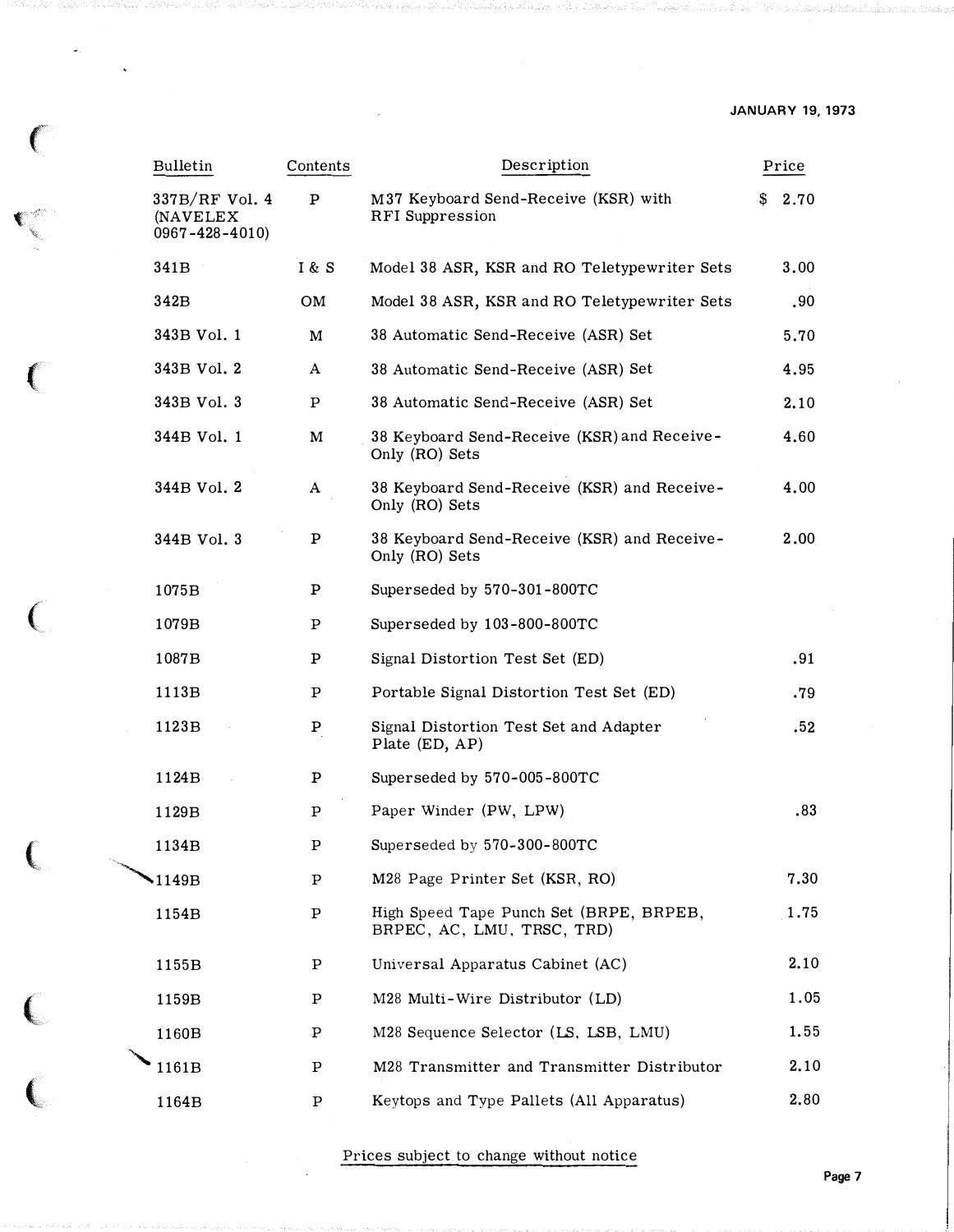

| <b>Bulletin</b> | Contents     | Description                                                                                                           | Price      |  |
|-----------------|--------------|-----------------------------------------------------------------------------------------------------------------------|------------|--|
| 1165B           | Ρ            | Transmitter Distributor Set (LBXD, LBXB,<br>LBXC, LMU, LMXB, LBAC, AC)                                                | 1.85<br>S. |  |
| 1166B           | Ρ            | Reperforator (Multi-Magnet) (LARP, LARB,<br>LMU, LARC)                                                                | 1.55       |  |
| 1167B           | Ρ            | M28 Typing Reperforator and Tape Printer<br>Sets (LPR, LRB, LRC, LT, LTRK, LSRC,<br>LESU, LMRB, LMU, LBAC, LTD, LTPK) | 3.90       |  |
| 1168B           | $\bullet$ P  | M28 Reperforator Transmitter Set (RT)<br>(LTHS, LRXB, LMC, LBAC)                                                      | 2.75       |  |
| 1169B           | $\bullet$ P  | M28 Automatic Send-Receive Sets (ASR)<br>(LAK, LPE, LCXB, LAAC, LTPE, LMU,<br>LESU, LBPC)                             | 7.80       |  |
| 1170B           | $\, {\bf p}$ | Superseded by 573-127-800TC                                                                                           |            |  |
| 1171B           | $\, {\bf p}$ | Superseded by 573-127-803TC                                                                                           |            |  |
| 1172B           | Ρ            | M28 and M29 Non-Typing Reperforators (LRPE)                                                                           | 1.35       |  |
| 1173B           | Ρ            | Superseded by 570-300-801TC                                                                                           |            |  |
| 1174B           | Ρ            | Polar Relay (33RY, 34RY)                                                                                              | 4.00/C     |  |
| 1176B           | Ρ            | High Speed Tape Reader (CX, CXB, CXC, AC,<br>TTSC, TTD, MU, LMU)                                                      | 2.30       |  |
| 1181B           | Ρ            | M28 Codomat Set (LR, LCL, LBAC)                                                                                       | 1.05       |  |
| 1182B           | P            | M28 Transmitter Distributor (Tape Pull-Back<br>Type) (LFXD, LFXB)                                                     | 1.05       |  |
| 1184B           | Ρ            | M33 Page Printer Set (ASR, KSR, RO)                                                                                   | 3.25       |  |
| 1185B           | Ρ            | M28 Receiving Selector (LRS, LRSB, LMU)                                                                               | .87        |  |
| 1186B           | Ρ            | High Speed Reperforator (DRPE)                                                                                        | 1.10       |  |
| 1187B           | Ρ            | M35 Automatic Send-Receive Set (ASR)<br>(LAAC, LCCU, LESU, LP, LRPE, LMU,<br>LAK, LXD, LCXB)                          | 4.00       |  |
| 1188B           | Ρ            | M35 Tape Printer Sets (ROTR/KTP) (LRP,<br>LRB, LTP, LTPK, LMU, LESU, LRC, LSRC,<br>$LT$ )                             | 2.80       |  |
| 1192B           | Ρ            | Station Converter Cabinets (AC)                                                                                       | 1.05       |  |
| 1193B           | Ρ            | Superseded by 107-201-800TC                                                                                           |            |  |
| 1194B           | Ρ            | Tape Printer (Stock Ticker Service) (LP,<br>LB, LMU, LPC)                                                             | 1.30       |  |

 $\big)$ 

Page 8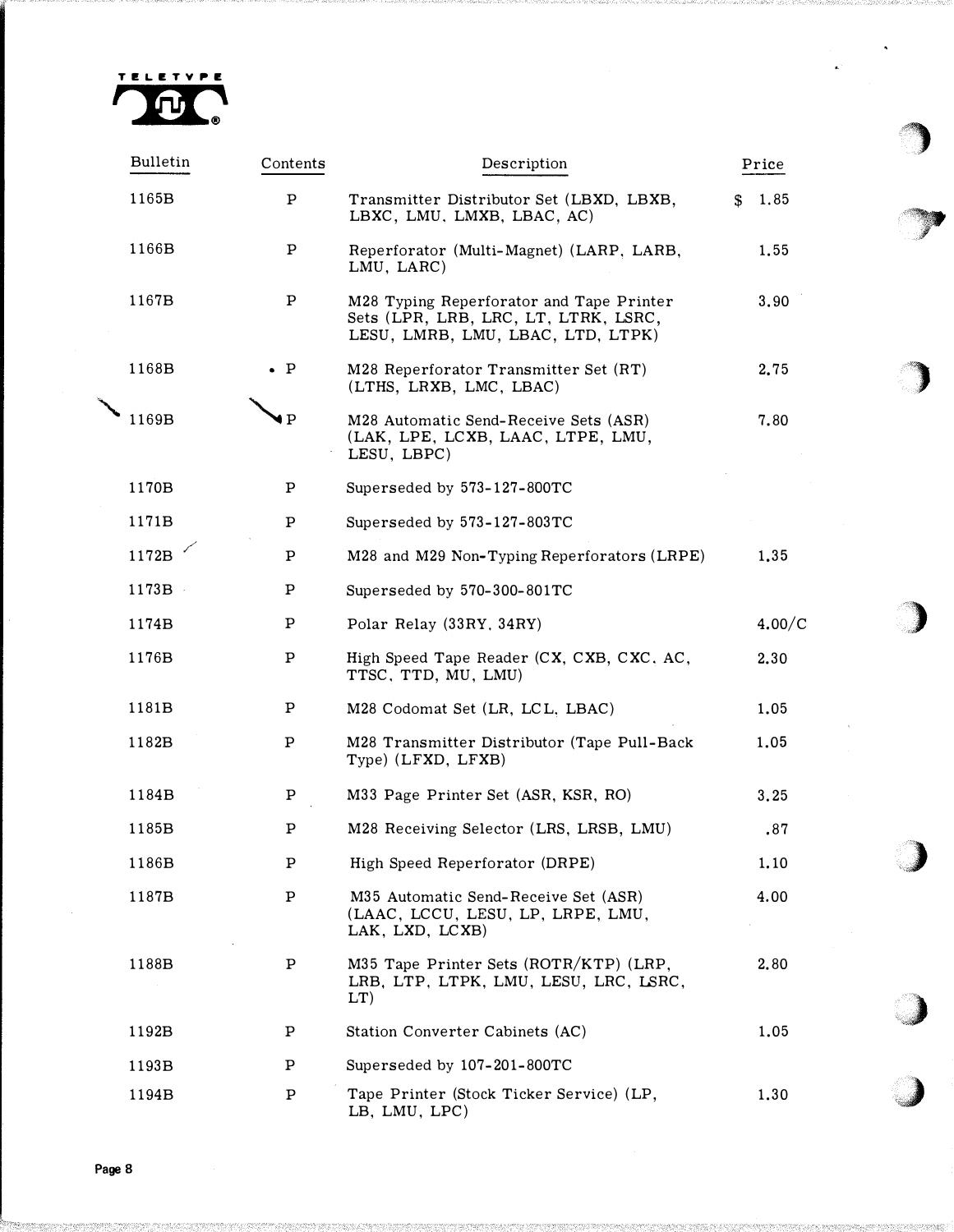#### PRODUCT PRICE LIST MAINTENANCE ETC. PUBLICATIONS JANUARY 19, 1973

| Ł, |               |              |                                                                                            |            |
|----|---------------|--------------|--------------------------------------------------------------------------------------------|------------|
|    | Bulletin      | Contents     | Description                                                                                | Price      |
|    | 1197B         | P            | Compact Page Printer (KSR and RO) (LP,<br>LLB, LLK, LMU, LPC)                              | 2.00<br>\$ |
|    | 1199B         | P            | Superseded by 574-235-800TC                                                                |            |
|    | 1201B         | P            | M35 Send-Receive and Receive-Only Sets (KSR,<br>RO) (LP, LK, LB, LESU, LCCU, LAC, LPC)     | 3.30       |
|    | 1202B         | $P^-$        | - High Speed Tape Reader Set (DX)                                                          | 1.40       |
|    | 1203B         | Ρ            | High Speed Tape Handling Equipment (TUW,<br>TW, TF, AC)                                    | .95        |
|    | 1205B         | $\, {\bf p}$ | M35 Transmitter Distributor Set (LXD -<br>Single Contact Type)                             | 1.20       |
|    | 1208B         | Ρ            | High Speed Tape Sender and Receiver Sets for<br>Multiple Address Processing Systems (MAPS) | 1.85       |
|    | 1209B         | P            | M37 Page Printer Set (KSR-RO)                                                              | 1.70       |
|    | 1210B         | Ρ            | M32 Page Printer Set (ASR, KSR, RO)                                                        | 2.45       |
|    | 1211B         | $\, {\bf p}$ | M35 "CARDATA" Reader (LEXD) and Feeder<br>(EPCF)                                           | 1.35       |
|    | 1212B         | P            | M35 "CARDATA" Type Reperforator Send-<br>Receive Set (LEPR)                                | 1.40       |
|    | 1213B         | $\, {\bf p}$ | M35 Data Preparation Set                                                                   | 9.00       |
|    | 1214B         | P            | M37 Automatic Send-Receive Set (ASR)                                                       | 3.20       |
|    | 1215B         | P            | Inktronic RO Page Printer Set                                                              | 2.00       |
|    | 1216B         | $\, {\bf p}$ | (T.O. 31W4-4-5-1044) Manual Message<br>Address Segregator                                  | 2.90       |
|    | 1217B         | P            | M37 Typing Reperforator (ROTR) Set                                                         | 2.00       |
|    | 103-800-800TC | Ρ            | Signal Distortion Test Set (DXD)                                                           | .38        |
|    | 107-201-800TC | P            | Signal Generator Test Set (TSG)                                                            | .12        |
|    | 570-005-800TC | $\, {\bf p}$ | Maintenance Tools                                                                          | .32        |
|    | 570-300-800TC | Ρ            | Tape Splicer                                                                               | 8.00/C     |
|    | 570-300-801TC | $\mathbf p$  | M28 Tape Splicer (LTS)                                                                     | .12        |
|    | 570-301-800TC | Ρ            | Tape Winders (TW)                                                                          | .88        |
|    | 573-100-200TC | I            | M28 Send-Receive and Receive-Only Sets<br>(KSR, RO) Supersedes Specification 5759S         | .46        |

Prices subject to chan�e without notice

..

 $\mathbf{C}$ 

 $\langle \cdot \rangle_{\chi}$ 

 $\overline{C}$ 

**Controller** 

(

 $\overline{\mathbf{C}}$